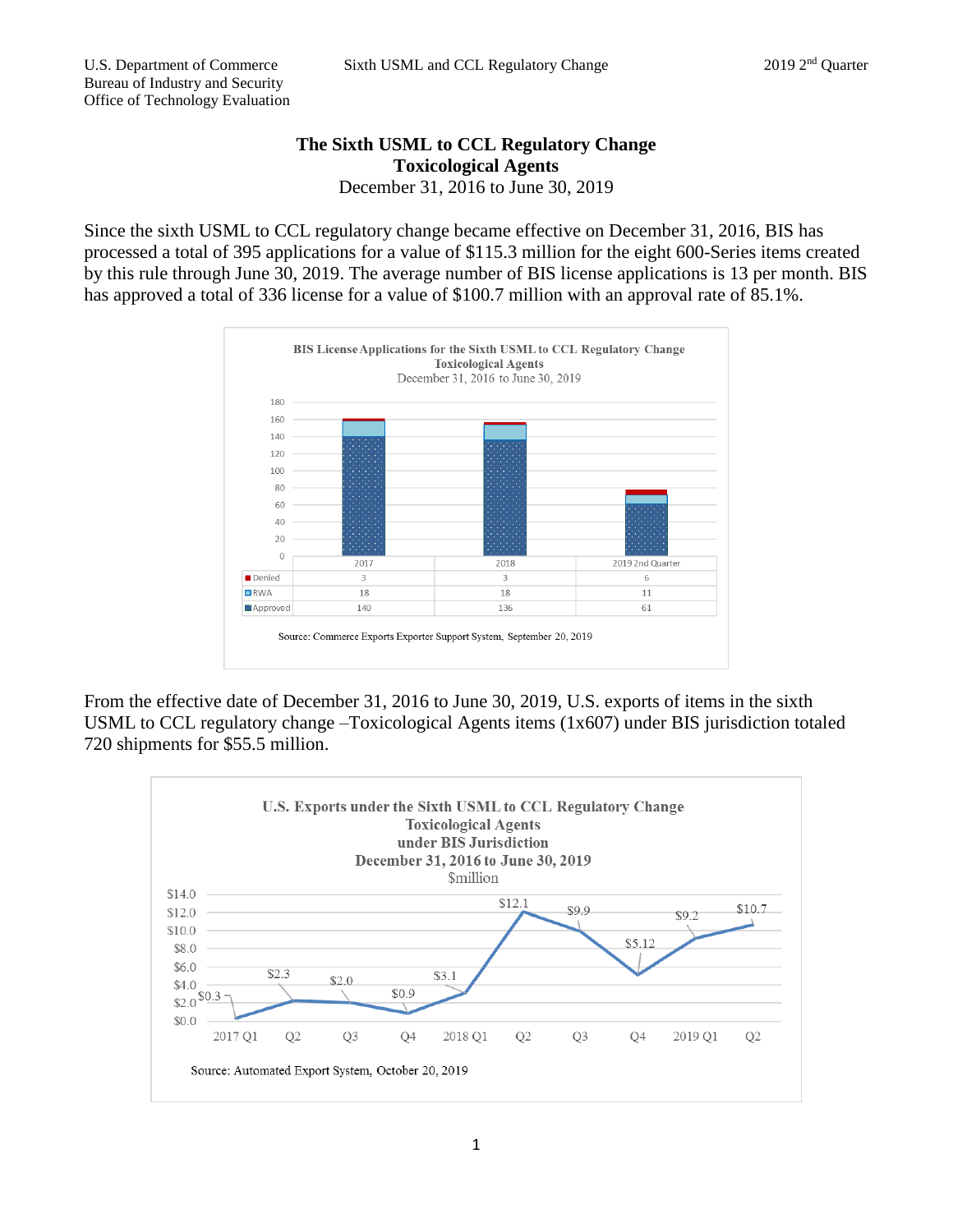| The Sixth USML to CCL Regulatory Change - Toxicological Agents      |                       |                           |                               |                  |
|---------------------------------------------------------------------|-----------------------|---------------------------|-------------------------------|------------------|
| Top 10 Destinations of U.S. Exports under BIS Jurisdiction by Value |                       |                           |                               |                  |
| December 31, 2016 to June 30, 2019                                  |                       |                           |                               |                  |
|                                                                     |                       |                           | Value                         |                  |
| Country                                                             | <b>Shipment Count</b> | <b>Total Shipment Cou</b> | <b><i><u>Smillion</u></i></b> | % of Total Value |
| <b>Israel</b>                                                       | 50                    | 6.9%                      | \$12.9                        | 23.2%            |
| Switzerland                                                         | 18                    | 2.5%                      | \$11.9                        | 21.5%            |
| <b>United Arab Emirates</b>                                         | 8                     | 1.1%                      | \$5.3                         | 9.5%             |
| United Kingdom                                                      | 32                    | 4.4%                      | \$3.3                         | 5.9%             |
| Honduras                                                            | 9                     | 1.3%                      | \$2.9                         | 5.1%             |
| Japan                                                               | 22                    | 3.1%                      | \$2.2                         | 4.0%             |
| Mexico                                                              | 16                    | 2.2%                      | \$1.8                         | 3.3%             |
| Italy                                                               | 3                     | 0.4%                      | \$1.7                         | 3.1%             |
| Kenya                                                               | $\overline{2}$        | 0.3%                      | \$1.3                         | 2.3%             |
| Australia                                                           | 51                    | 7.1%                      | \$1.1                         | 1.9%             |
| <b>Top 10 Total</b>                                                 | 211                   |                           | \$44.3                        |                  |
| Top 10 Total/                                                       |                       |                           |                               |                  |
| <b>Grand Total</b>                                                  |                       | 29.3%                     |                               | 79.8%            |
| <b>Grand Total</b>                                                  | 720                   |                           | \$55.5                        |                  |
| Source: Automated Export System, October 30, 2019                   |                       |                           |                               |                  |